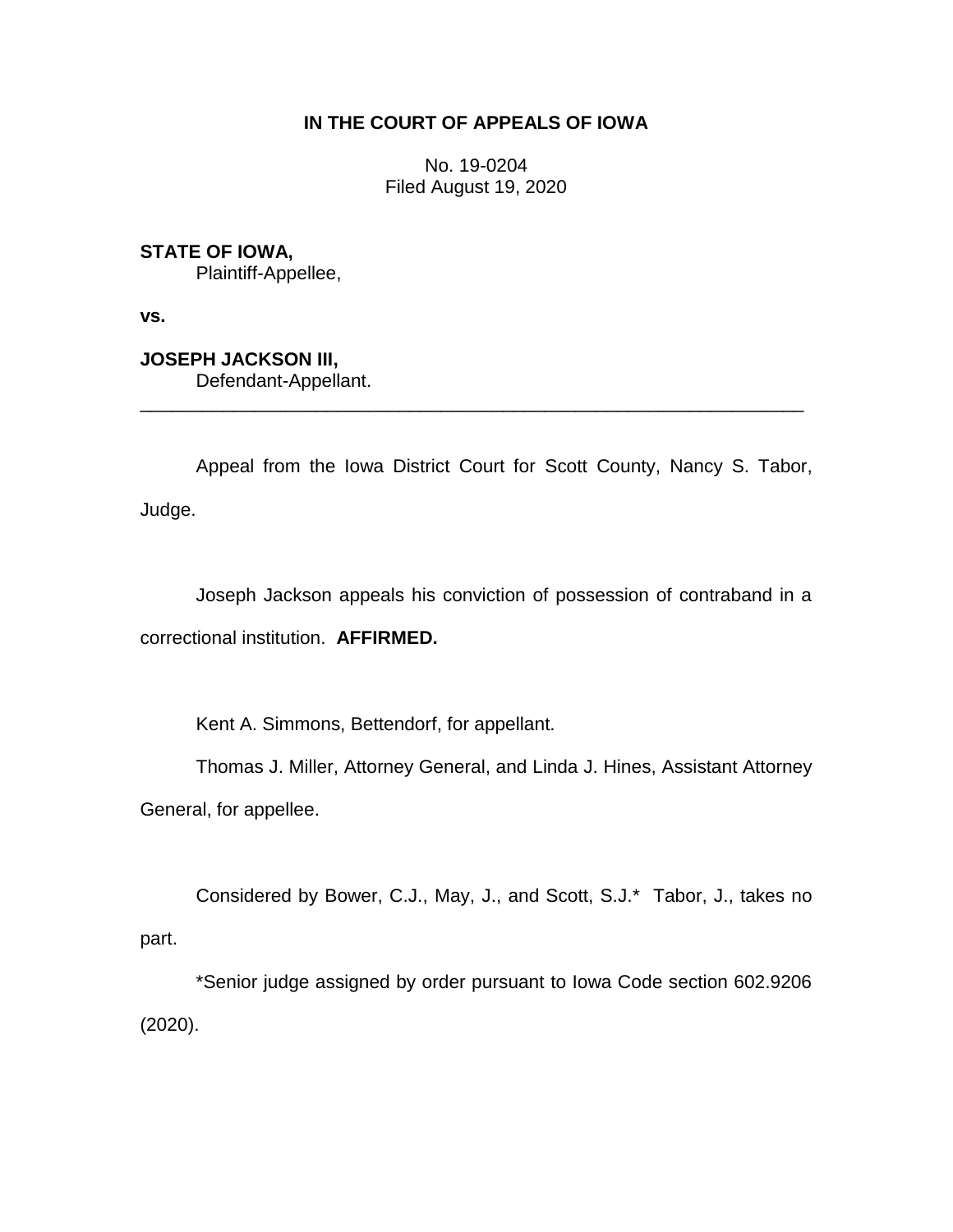## **SCOTT, Senior Judge.**

 $\overline{a}$ 

Joseph Jackson appeals the sentence imposed upon his conviction of possession of contraband in a correctional institution. He argues the sentencing court erroneously concluded he was being sentenced "for a crime committed while confined in a detention facility or penal institution," and as such ordering he serve his sentence consecutively to his already existing sentence. *See* Iowa Code § 901.8 (2018).

At the time of the underlying facts, Jackson was residing at the Davenport Work Release Center, a "community based correctional center," "a minimum security release program for individuals that are released from federal and state corrections that come into the institution for various crimes." The center is operated by the Judicial District Department of Correctional Services. The crime occurred at the center.

On appeal, Jackson essentially argues being assigned to the work release center does not equate to being "confined" as required by section 901.8. As such, he argues imposition of a consecutive sentence was not mandatory and the court improperly failed to exercise its discretion in sentencing. We recently rejected a largely identical argument. *See State v. Ruiz*, No. 18-1703, 2020 WL 2487891, at \*3 (Iowa Ct. App. May 13, 2020) ("[W]ork release was confinement 'in a detention facility or penal institution.'"); *see also State v. Mabry*, No. 14-1424, 2015 WL 4642483, at \*1 (Iowa Ct. App. Aug. 5, 2015); *Wayman v. State*, No. 13-1850, 2014 WL 7343428, at \*3 (lowa Ct. App. Dec. 24, 2014).<sup>1</sup> We see no reason to change

<sup>&</sup>lt;sup>1</sup> While Jackson argues unpublished opinions of this court "have no precedential value," and we agree "[u]npublished opinions or decisions shall not constitute